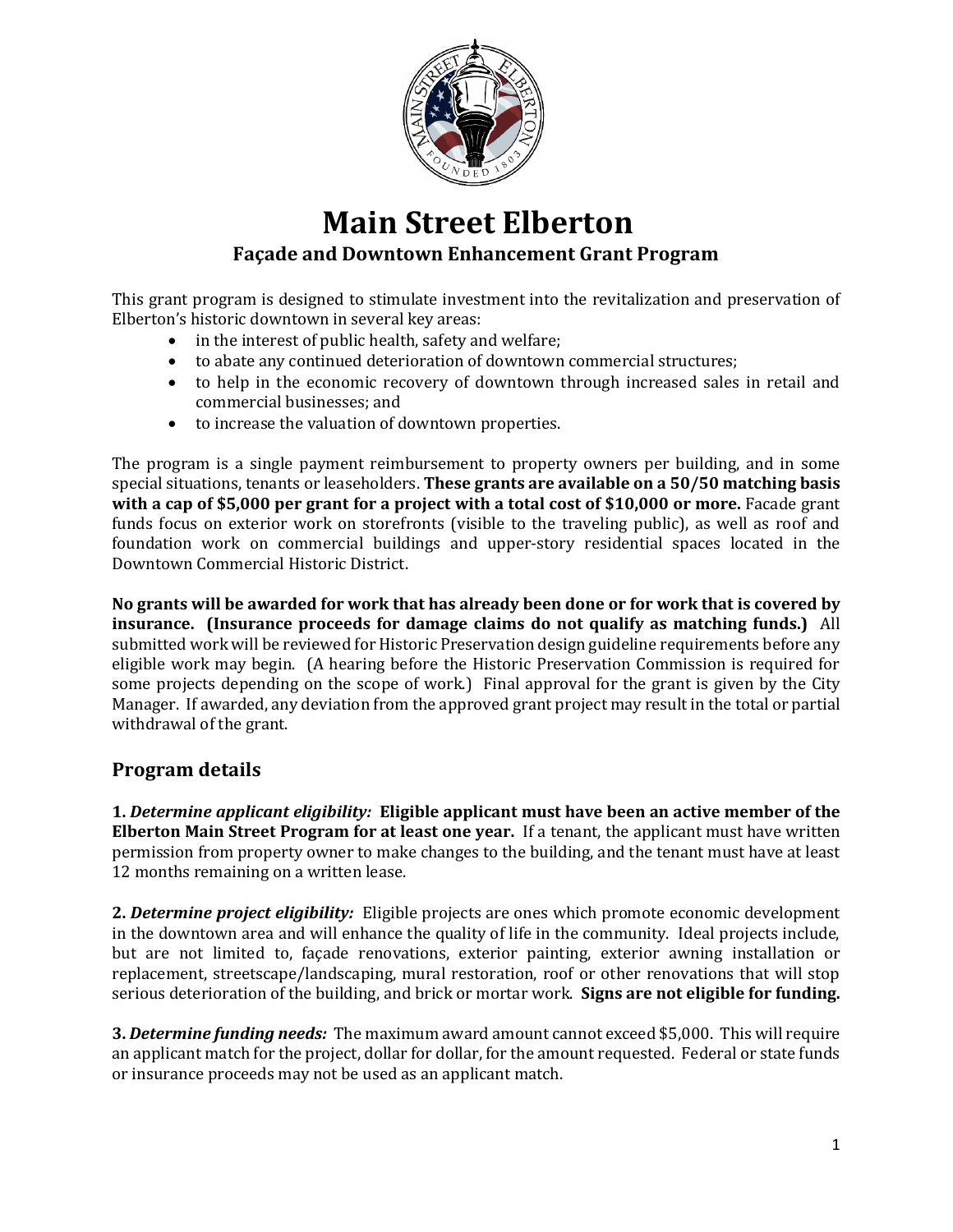4. *Application form and agreement form.* All grant applications must include a description of all the proposed work to be done. **Color samples of all final paint selections and/or final fabric or awning material selections must be included with the application to be reviewed.** Obtain **itemized** written work estimates on all project work from contractors or project architects. Self‐ performed work by the applicant will be reviewed for actual material expenses, excluding labor.

5. *Return the completed application form* with all original itemized work estimates, color samples, drawings and example sign material of the proposed work to the Main Street Elberton office located at 203 Elbert Street.

#### 6. *The approval process will include without limitation the following*:

*(a)* All façade grant projects must meet current historic design guidelines, building standards and codes, as well as building permit requirements.

**(b)** All construction bids submitted by an applicant must be current and should be dated no earlier than ninety (90) days prior to the application request. Bids shall be submitted on the contractor's or project architect's letterhead and shall contain the contractors name, address, telephone number and shall itemize the bid components in a manner easy to understand the nature and cost of the work.

*(c)* Applicants receiving approval shall commence construction described within the application within ninety (90) days from the date the grant is awarded. All applicants must complete the construction described in the application within one (1) year. If the applicant is unable to commence construction within ninety (90) days from the date the grant is approved or complete construction within one (1) year from the date the grant is approved, the applicant may submit a written request for an extension for the commencement date or completion date.

*(d)* As a condition of this grant application and in consideration of the opportunity to apply for a grant, the applicant consents and shall allow the City to inspect the project to determine that the grant, if awarded, shall not be used for construction to any building that is not in compliance with the City of Elberton Code of Ordinances which are applicable to the construction contemplated in the application.

*(e)* No applicant has a proprietary right to receive grant funds. The City shall consider any application that meets the program criteria to determine what grant amount would be in the best interest of the grant program. The review criteria may include, but shall not be limited to, compatible architectural design, streetscape objectives, and overall redevelopment of the Downtown Commercial Historic District.

*(f)* The Applicant may be required to furnish photographs of the building's exterior, roof and foundation as part of the application request and also after the construction is completed, as a condition of final grant reimbursement.

*(g)* The applicant is required to obtain all applicable City permits and City approvals required for the construction if a grant is awarded.

*(h)* No applicant, nor applicant agent, representative or tenant shall be entitled to receive grant approval on the same property or building if requested within **ten (10) years** from the date a previous grant was awarded by the City.

*8. Reimbursement:* When the entire grant project has been satisfactorily completed and reviewed, the applicant shall present the Main Street Elberton office with copies of all paid invoices, including copies of cancelled checks and/or credit card receipts, for a single payment reimbursement of the approved funding.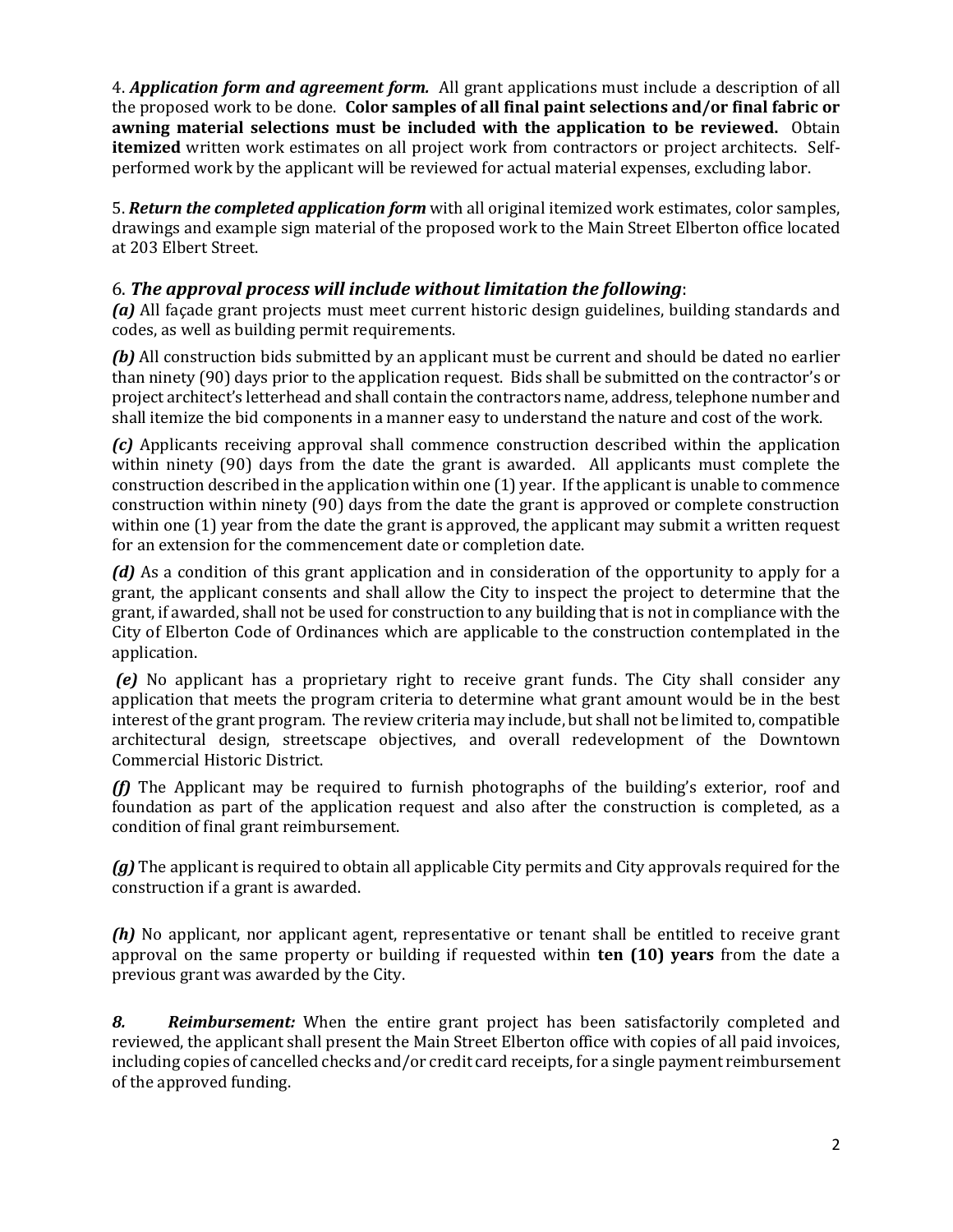#### **Main Street Elberton FAÇADE & DOWNTOWN ENHANCEMENT GRANT PROGRAM APPLICATION**

**Please return completed application with necessary attachments and signatures to the Main Street Elberton office. If you have any application, building or sign permit/historic preservation questions, please contact the Main Street Elberton office at 706-213-3100.**

| Business Phone Number: _______________________________Cell: ____________________ |                                                                                                     |  |
|----------------------------------------------------------------------------------|-----------------------------------------------------------------------------------------------------|--|
|                                                                                  |                                                                                                     |  |
|                                                                                  |                                                                                                     |  |
|                                                                                  |                                                                                                     |  |
|                                                                                  | Applicant is the: Property Owner ___________ Business Owner___________ Other: _____________________ |  |
|                                                                                  |                                                                                                     |  |
|                                                                                  | Is there a lease agreement renewal option? If so, what are the terms?______________________________ |  |
|                                                                                  |                                                                                                     |  |
|                                                                                  |                                                                                                     |  |
|                                                                                  |                                                                                                     |  |
|                                                                                  |                                                                                                     |  |

*Note: If you are not the property owner, please have the property owner or an authorized representative co-sign this application where indicated in the General Condition.*

*Main Street Elberton ~ 203 Elbert Street ~ PO Box 70 ~ Elberton, Georgia 30635*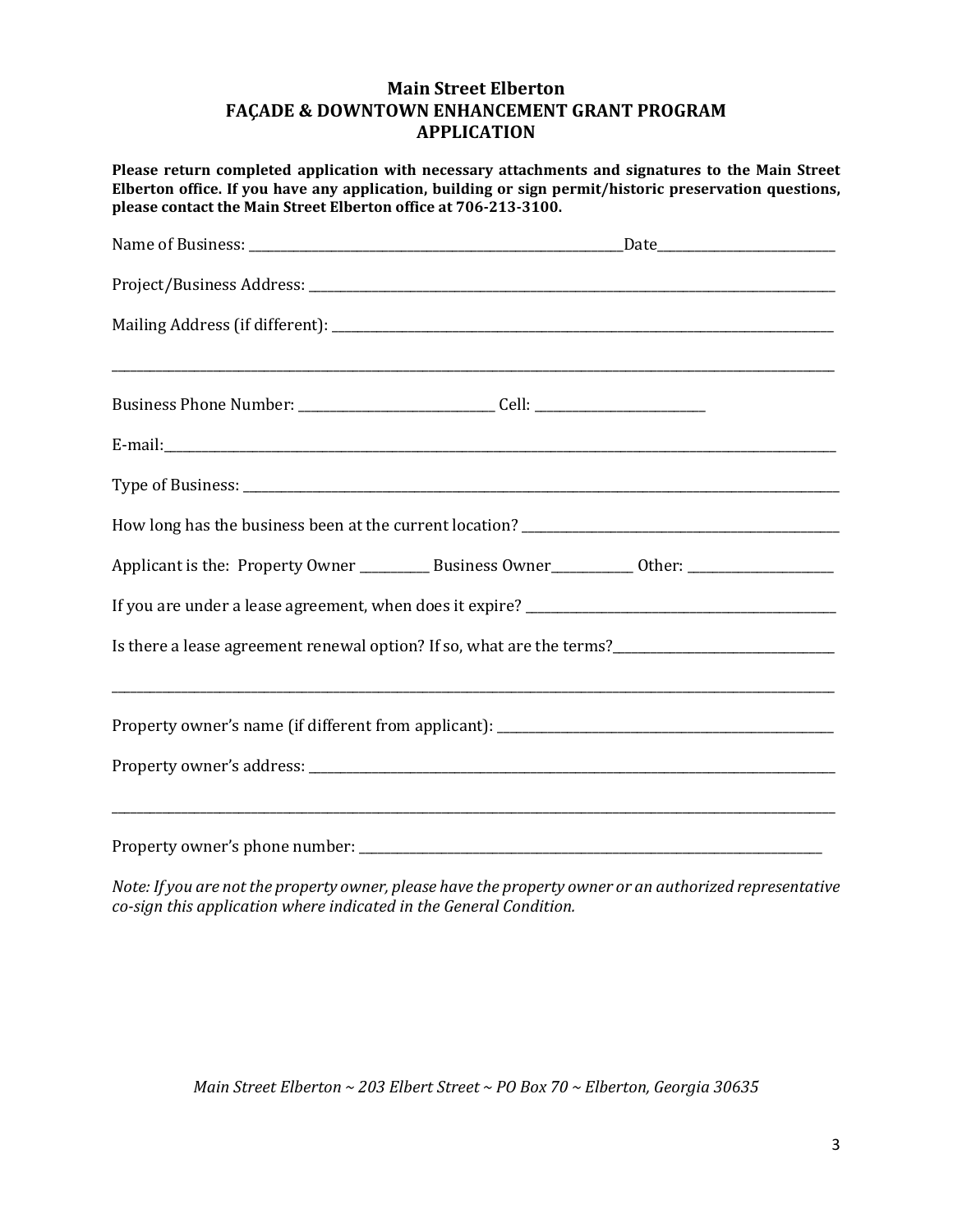#### **Main Street Elberton FAÇADE & DOWNTOWN ENHANCEMENT GRANT PROGRAM APPLICATION**

#### **Project Details**

Please describe below in detail the proposed improvement to the property. The following *must*  accompany this application (attach additional pages if necessary):

- Two color photographs that show existing building conditions
- Detailed sketches or drawings and plans of the proposed improvements (including placement, color, dimensions and materials)
- At least two bids on contractor letterhead

**Description of proposed improvement (e.g. painting, new awning, restoration of doors or windows, new lighting, etc.):** *(attach additional paper if necessary)* 

\_\_\_\_\_\_\_\_\_\_\_\_\_\_\_\_\_\_\_\_\_\_\_\_\_\_\_\_\_\_\_\_\_\_\_\_\_\_\_\_\_\_\_\_\_\_\_\_\_\_\_\_\_\_\_\_\_\_\_\_\_\_\_\_\_\_\_\_\_\_\_\_\_\_\_\_\_\_\_\_\_\_\_\_\_\_\_\_\_\_\_\_\_\_\_\_\_\_\_\_\_\_\_\_\_\_\_\_\_\_\_\_\_\_\_\_\_\_\_\_\_\_\_\_\_\_

\_\_\_\_\_\_\_\_\_\_\_\_\_\_\_\_\_\_\_\_\_\_\_\_\_\_\_\_\_\_\_\_\_\_\_\_\_\_\_\_\_\_\_\_\_\_\_\_\_\_\_\_\_\_\_\_\_\_\_\_\_\_\_\_\_\_\_\_\_\_\_\_\_\_\_\_\_\_\_\_\_\_\_\_\_\_\_\_\_\_\_\_\_\_\_\_\_\_\_\_\_\_\_\_\_\_\_\_\_\_\_\_\_\_\_\_\_\_\_\_\_\_\_\_\_\_

\_\_\_\_\_\_\_\_\_\_\_\_\_\_\_\_\_\_\_\_\_\_\_\_\_\_\_\_\_\_\_\_\_\_\_\_\_\_\_\_\_\_\_\_\_\_\_\_\_\_\_\_\_\_\_\_\_\_\_\_\_\_\_\_\_\_\_\_\_\_\_\_\_\_\_\_\_\_\_\_\_\_\_\_\_\_\_\_\_\_\_\_\_\_\_\_\_\_\_\_\_\_\_\_\_\_\_\_\_\_\_\_\_\_

**TOTAL COST OF PROPOSED PROJECT BUDGET:** \_\_\_\_\_\_\_\_\_\_\_\_\_\_\_\_\_\_\_\_\_\_\_\_\_\_\_\_\_\_\_\_\_\_\_\_\_\_\_\_\_\_\_\_\_\_\_\_\_\_\_\_\_\_\_\_

**AMOUNT OF FAÇADE AND/OR SIGN GRANT REQUESTED (\$5,000 FACADE MAX):\_\_\_\_\_\_\_\_\_\_\_\_\_\_\_\_**

1.

List Contractor/Project architect Proposals and Total Amounts *(please attach original proposals)*:

2.\_\_\_\_\_\_\_\_\_\_\_\_\_\_\_\_\_\_\_\_\_\_\_\_\_\_\_\_\_\_\_\_\_\_\_\_\_\_\_\_\_\_\_\_\_\_\_\_\_\_\_\_\_\_\_\_\_\_\_\_\_\_\_\_\_\_\_\_\_\_\_\_\_\_\_\_\_\_\_\_\_\_\_\_\_\_\_\_\_\_\_\_\_\_\_\_\_\_\_\_\_\_\_\_\_\_\_\_\_\_\_\_

 $3.$ 

*Attach with all required color samples of paint, awning/canopy, sign design, etc., as well as photographs of building's exterior facade, roof and foundation.*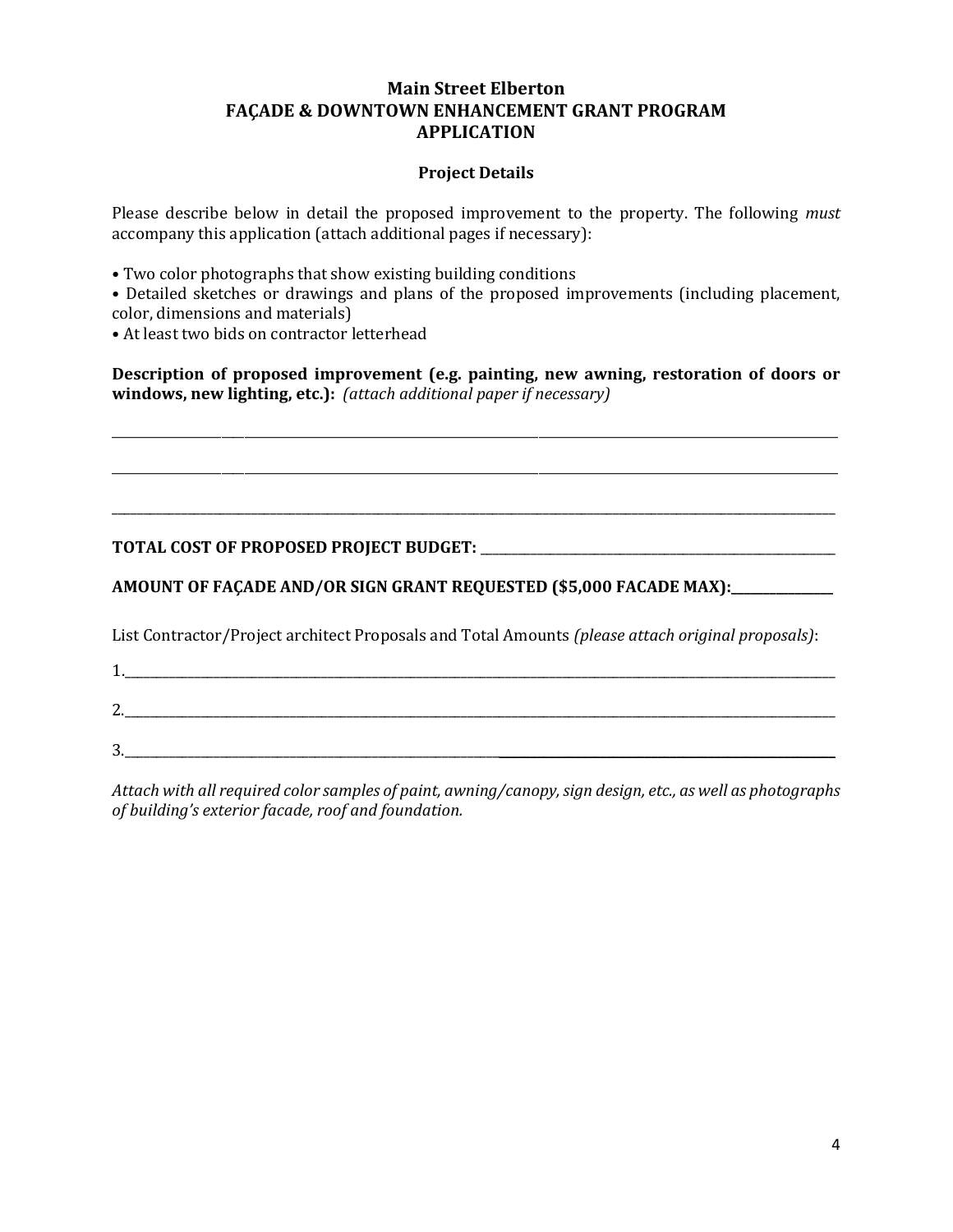**Proposed start date:**\_\_\_\_\_\_\_\_\_\_\_\_\_\_\_\_\_\_\_\_\_\_\_\_\_\_\_\_\_\_\_\_\_\_\_\_\_\_\_\_\_\_\_\_\_\_\_\_\_\_\_\_\_\_\_\_\_\_\_\_\_\_\_\_\_\_\_\_\_\_\_\_\_\_\_\_\_\_\_\_\_\_\_\_\_\_\_\_\_

**Estimated completion date:** \_\_\_\_\_\_\_\_\_\_\_\_\_\_\_\_\_\_\_\_\_\_\_\_\_\_\_\_\_\_\_\_\_\_\_\_\_\_\_\_\_\_\_\_\_\_\_\_\_\_\_\_\_\_\_\_\_\_\_\_\_\_\_\_\_\_\_\_\_\_\_\_\_\_\_\_\_\_\_\_

**In conjunction with this project, are you completing any other renovation/rehabilitation work to the property (interior or exterior)? No\_\_\_\_\_\_ Yes \_\_\_\_ If Yes to above question, describe additional work**:

\_\_\_\_\_\_\_\_\_\_\_\_\_\_\_\_\_\_\_\_\_\_\_\_\_\_\_\_\_\_\_\_\_\_\_\_\_\_\_\_\_\_\_\_\_\_\_\_\_\_\_\_\_\_\_\_\_\_\_\_\_\_\_\_\_\_\_\_\_\_\_\_\_\_\_\_\_\_\_\_\_\_\_\_\_\_\_\_\_\_\_\_\_\_\_\_\_\_\_\_\_\_\_\_\_\_\_\_\_\_\_\_\_\_

\_\_\_\_\_\_\_\_\_\_\_\_\_\_\_\_\_\_\_\_\_\_\_\_\_\_\_\_\_\_\_\_\_\_\_\_\_\_\_\_\_\_\_\_\_\_\_\_\_\_\_\_\_\_\_\_\_\_\_\_\_\_\_\_\_\_\_\_\_\_\_\_\_\_\_\_\_\_\_\_\_\_\_\_\_\_\_\_\_\_\_\_\_\_\_\_\_\_\_\_\_\_\_\_\_\_\_\_\_\_\_\_\_\_

**Estimated cost of additional work to building:** \_\_\_\_\_\_\_\_\_\_\_\_\_\_\_\_\_\_\_\_\_\_\_\_\_\_\_\_\_\_\_\_\_\_\_\_\_\_\_\_\_\_\_\_\_\_\_\_\_\_\_\_\_\_\_\_\_

**Signature of Applicant:** \_\_\_\_\_\_\_\_\_\_\_\_\_\_\_\_\_\_\_\_\_\_\_\_\_\_\_\_\_\_\_\_\_\_\_\_\_\_\_\_\_\_\_\_\_\_\_\_\_\_\_\_ **Date: \_\_\_\_\_\_\_\_\_\_\_\_\_\_\_\_\_\_\_\_\_\_\_\_\_**